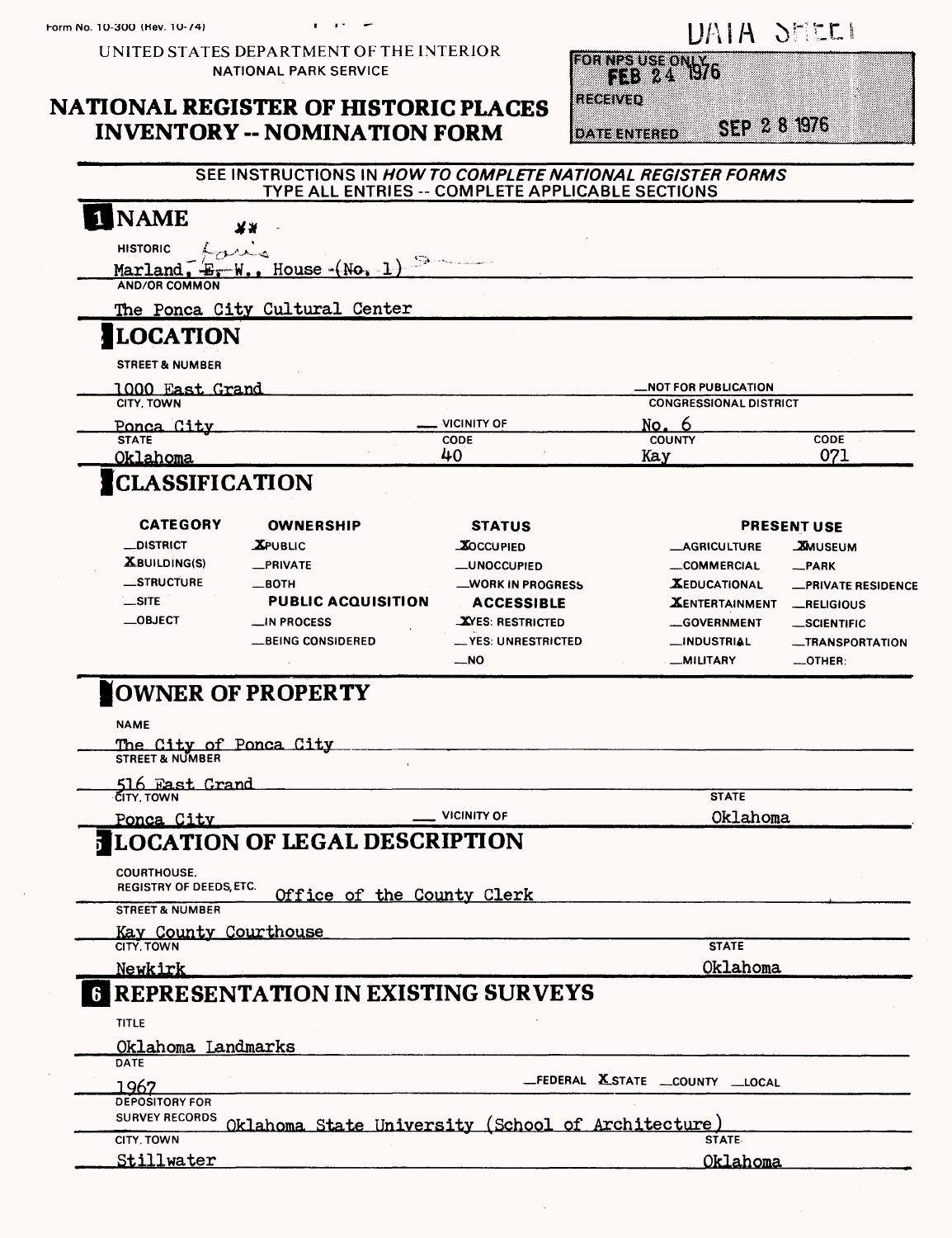

#### **CONDITION**

**CHECK ONE CHECK ONE**

—EXCELLENT **J?GOOD** —FAIR **DETERIORATED** —RUINS \_UNEXPOSED X.UNALTERED (basically)x )RIGINALSITE —ALTERED —MOVED DATE.

DESCRIBE THE PRESENT AND ORIGINAL (IF KNOWN) PHYSICAL APPEARANCE

The 22-room Marland mansion was built 1914-1916 and is listed in Oklahoma Landmarks.<sup>\*</sup> Its hanging staircase is considered noteworthy. The white stucco, tile roofed structure is in the Spanish style so popular in Oklahoma at the time. The architect is believed to be George Forsyth.

When built, this part of Ponca City was largely undeveloped. Marland needed additional land for the showplace he had in mind. A Massachusetts editor described the estate this way in  $1924:$ 

The mansion sets (sic) at the summit of quite a rise of ground while gradually sloping away are a series of terraced gardens ending with the greenhouse at the foot, there being six acres in this garden surrounded with a line of tall growing trees resembling poplars. This is an enchanted spot with its rose gardens, pond lily basins, where all the familiar flowers of the north vie with the lovely varieties of the semi-tropics running a perfect riot . . .

Today its grounds have drawn in to provide only a still-generous setting of trees, shrubs, and lawn. The gardens are small and modest. But the house itself, well preserved and basically unchanged, continues to reflect the clean, gracious beauty of exterior lines and warmly inviting hospitality of interior spaciousness built into it sixty years ago.

Oklahoma State University, 196?.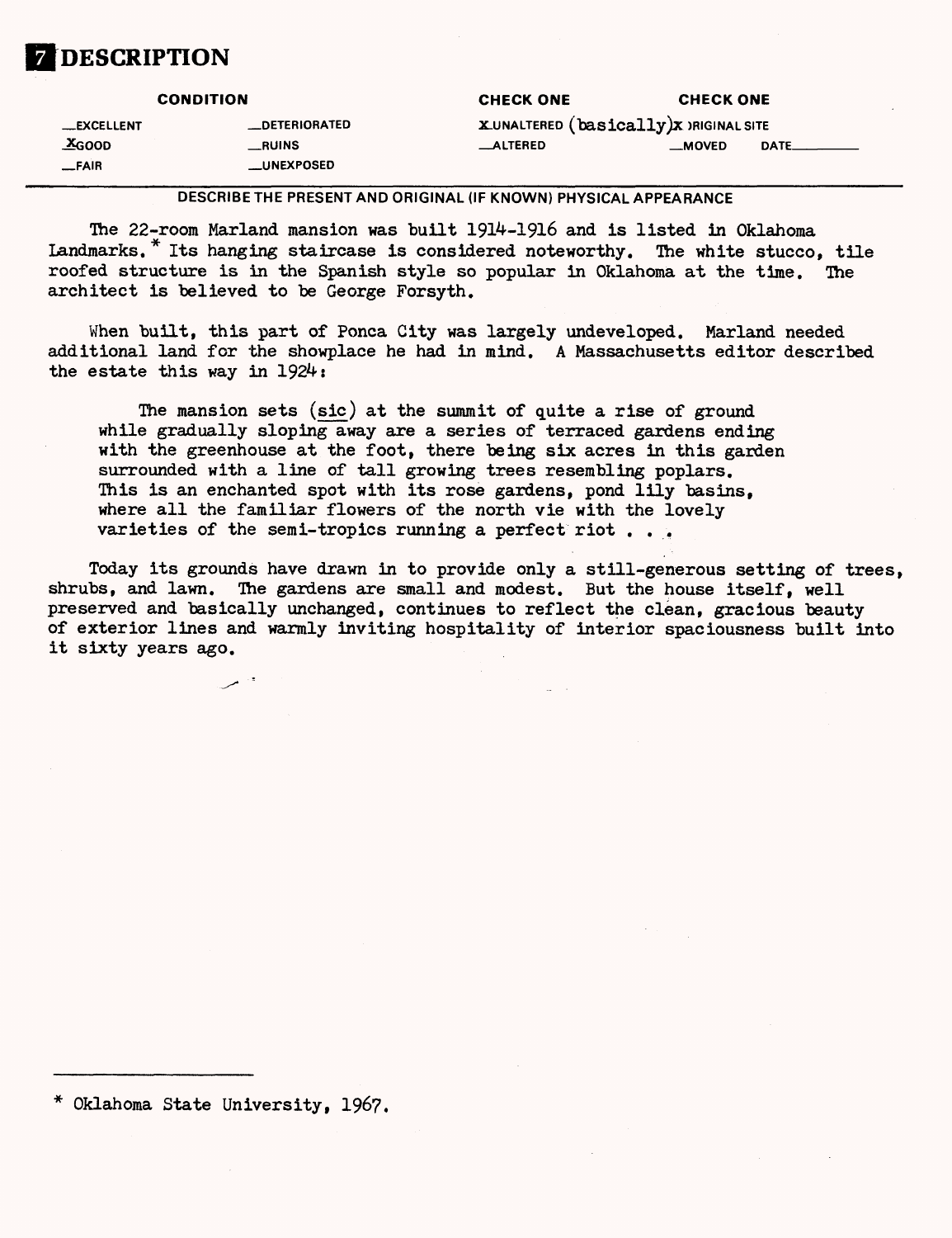# **1 SIGNIFICANCE**

| <b>PERIOD</b>       |                               | AREAS OF SIGNIFICANCE -- CHECK AND JUSTIFY BELOW |                                |                                  |
|---------------------|-------------------------------|--------------------------------------------------|--------------------------------|----------------------------------|
| <b>_PREHISTORIC</b> | <b>ARCHEOLOGY-PREHISTORIC</b> | <b>COMMUNITY PLANNING</b>                        | <b>XLANDSCAPE ARCHITECTURE</b> | RELIGION                         |
| $-1400 - 1499$      | <b>ARCHEOLOGY-HISTORIC</b>    | <b>CONSERVATION</b>                              | $\equiv$ LAW                   | $\equiv$ SCIENCE                 |
| $-1500 - 1599$      | <b>AGRICULTURE</b>            | <b>ECONOMICS</b>                                 | LUTERATURE                     | <b>SCULPTURE</b>                 |
| $-1600-1699$        | <b>XARCHITECTURE</b>          | $\equiv$ EDUCATION                               | <b>MILITARY</b>                | <b>XSOCIAL/HUMANITARIAN</b>      |
| $-1700 - 1799$      | $\overline{\phantom{0}}$ ART  | <b>__ENGINEERING</b>                             | $\_$ MUSIC                     | $\overline{\phantom{0}}$ THEATER |
| $-1800 - 1899$      | COMMERCE                      | <b>EXPLORATION/SETTLEMENT</b>                    | <b>_PHILOSOPHY</b>             | -TRANSPORTATION                  |
| $1900 -$            | <b>COMMUNICATIONS</b>         | <b>XINDUSTRY</b><br>$\Box$ INVENTION             | <b>XPOLITICS/GOVERNMENT</b>    | _OTHER (SPECIFY)                 |
|                     |                               |                                                  |                                |                                  |
|                     |                               |                                                  |                                |                                  |

### SPECIFIC DATES 1916 to present BUILDER/ARCHITECT George (?) Forsyth

#### **STATEMENT OF SIGNIFICANCE**

The one-time home of Oklahoma's 12th governor is more than a magnificent mansion ordered into existence by a millionaire oilman. It is a majestic monument in stone to one of the last of a breed a fantastically successful wildcatter, a rags-to-riches individualist, an ambitious empire who created on the frontier a classic European villa where but a few decades earlier there had been only tepees.

Thus was described in an earlier nomination The Villa, the last house Gov. Marland<br>+ in Ponce City, shortly before the Great Depression that was to swamp him. It is built in Ponca City, shortly before the Great Depression that was to swamp him. now in the National Register. And, interestingly enough, in the fall of 1975 residents of that city voted to purchase the property, adapt it to provide a variety of community services. Now it would seem appropriate to nominate his next-to-last home - a mansion in its own right, if decidedly less pretentious - the business and social base from which he created the wealth that made The Villa possible. Significantly, it too is owned by the City of Ponca City and also serves the community as a showcase for the roots of its cultural heritage.

\* \* \*

Ernest Whitworth Marland was born in Pennsylvania in 1872. He came to Oklahoma in 1908 - "with a dinner bucket in his hand and ambition in his heart," according to one who knew him well. It was a propitious time to come. Oklahoma had become a state only the year before and the oil business was booming. Marland entered it enthusiastically, growing and prospering with it.

He promoted geology as a dependable aid in determining the location of oil fields. He also promoted core drilling and did much else to improve the industry. His first oil production came in 1911, from the South Ponca Field, only a few miles from where he was eventually to build both his mansions. Other and more important strikes followed. He was said to have "a nose for oil and the luck of the devil."

He also possessed solid financial backing in New York. As the Marland Oil Company grew he began to build what is known as an integrated company - one that handles its own product from well head to gasoline pump. The name Marland began to appear over filling stations in an ever-expanding area and Marland pipe lines reached out into widening fields to gather crude from Marland wells. Money flowed in with the oil. In an era when income taxes were far from onerous, Marland paid \$1,000 a day over one ten-year period. His personal wealth reached \$30 million. He controlled holdings in several countries worth several times that and more.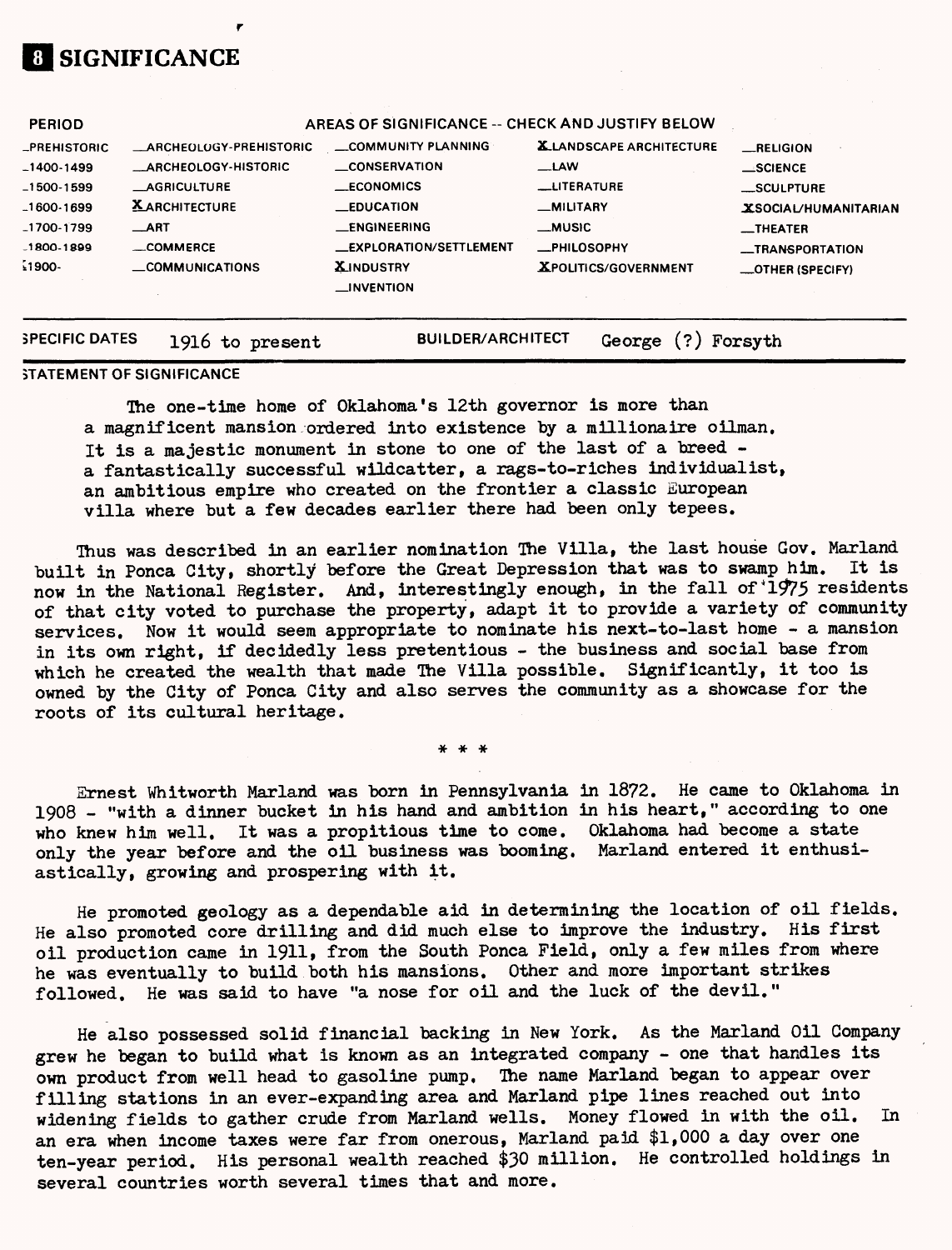### *G* MAJOR BIBLIOGRAPHICAL REFERENCES

Brown, William R., "Mr. E. W. Marland and the Mansion," A Speech (by a close associate), Ponca City, Jan. 16, 196?

Ñ,

Ruth & Others, Oklahoma; A Guide to the Sooner State, University of Oklahoma Press,  $1957, pp. 199-204$ 

Castor, Delia P., Curator, Ihe Ponca City Cultural Center, Letters dated October 5, 1975, October 8, 1975

Scrapbooks. Ponca City Chamber of Commerce

# **RlGEOGRAPHICAL DATA**

ACREAGE OF NOMINATED PROPERTY C. 3 acres **UTM REFERENCES** 

| ി<br>61 Ol<br>- 21<br>տա<br>w<br>ZONE<br><b>NORTHING</b><br>r | R<br>-<br>IMC<br>HMC<br><b>ZONE</b> |
|---------------------------------------------------------------|-------------------------------------|
|                                                               |                                     |

**VERBAL BOUNDARY DESCRIPTION**

| <b>STATE</b>                                                                                                                                                                                                                                                                                                                       | CODE | <b>COUNTY</b>                                                    | <b>CODE</b>                       |
|------------------------------------------------------------------------------------------------------------------------------------------------------------------------------------------------------------------------------------------------------------------------------------------------------------------------------------|------|------------------------------------------------------------------|-----------------------------------|
| <b>STATE</b>                                                                                                                                                                                                                                                                                                                       | CODE | <b>COUNTY</b>                                                    | CODE                              |
| <b>II FORM PREPARED BY</b><br>$\sim$ NAME / TITLE                                                                                                                                                                                                                                                                                  |      |                                                                  |                                   |
| Kent Ruth, Deputy                                                                                                                                                                                                                                                                                                                  |      |                                                                  |                                   |
| <b>ORGANIZATION</b>                                                                                                                                                                                                                                                                                                                |      |                                                                  | DATE                              |
| Oklahoma Historical Society<br><b>STREET &amp; NUMBER</b>                                                                                                                                                                                                                                                                          |      |                                                                  | November 1975<br><b>TELEPHONE</b> |
| Historical Building<br>CITY OR TOWN                                                                                                                                                                                                                                                                                                |      |                                                                  | 405/884-5456                      |
|                                                                                                                                                                                                                                                                                                                                    |      |                                                                  | <b>STATE</b>                      |
|                                                                                                                                                                                                                                                                                                                                    |      |                                                                  |                                   |
| Oklahoma City<br><b>IZ STATE HISTORIC PRESERVATION OFFICER CERTIFICATION</b>                                                                                                                                                                                                                                                       |      | THE EVALUATED SIGNIFICANCE OF THIS PROPERTY WITHIN THE STATE IS: | Oklahoma                          |
| NATIONAL ___                                                                                                                                                                                                                                                                                                                       |      | <b>STATE</b>                                                     | <b>LOCAL</b>                      |
| As the designated State Historic Preservation Officer for the National Historic Preservation Act of 1966 (Public Law 89-665). I<br>hereby nominate this property for inclusion in the National Register and certify that it has been evaluated according to the<br>criteria and procedures set forth by the National Park Service. |      |                                                                  |                                   |
| ⇔<br>REPRESENTATIVE SIGNATURE                                                                                                                                                                                                                                                                                                      |      |                                                                  | FEB 2.0 1976                      |
| SHPO<br><b>TITLE</b>                                                                                                                                                                                                                                                                                                               |      |                                                                  | <b>D'ATE</b>                      |
| rohningung (New<br><b>I HEREBY CERTIFY THAT THIS PROPERTY IS A CLUBED IN THE NATIONAL REGISTER</b>                                                                                                                                                                                                                                 |      |                                                                  |                                   |
| <u> 12 julianus olikova: Archeolog Anni) storie przervadon</u>                                                                                                                                                                                                                                                                     |      |                                                                  | DATE                              |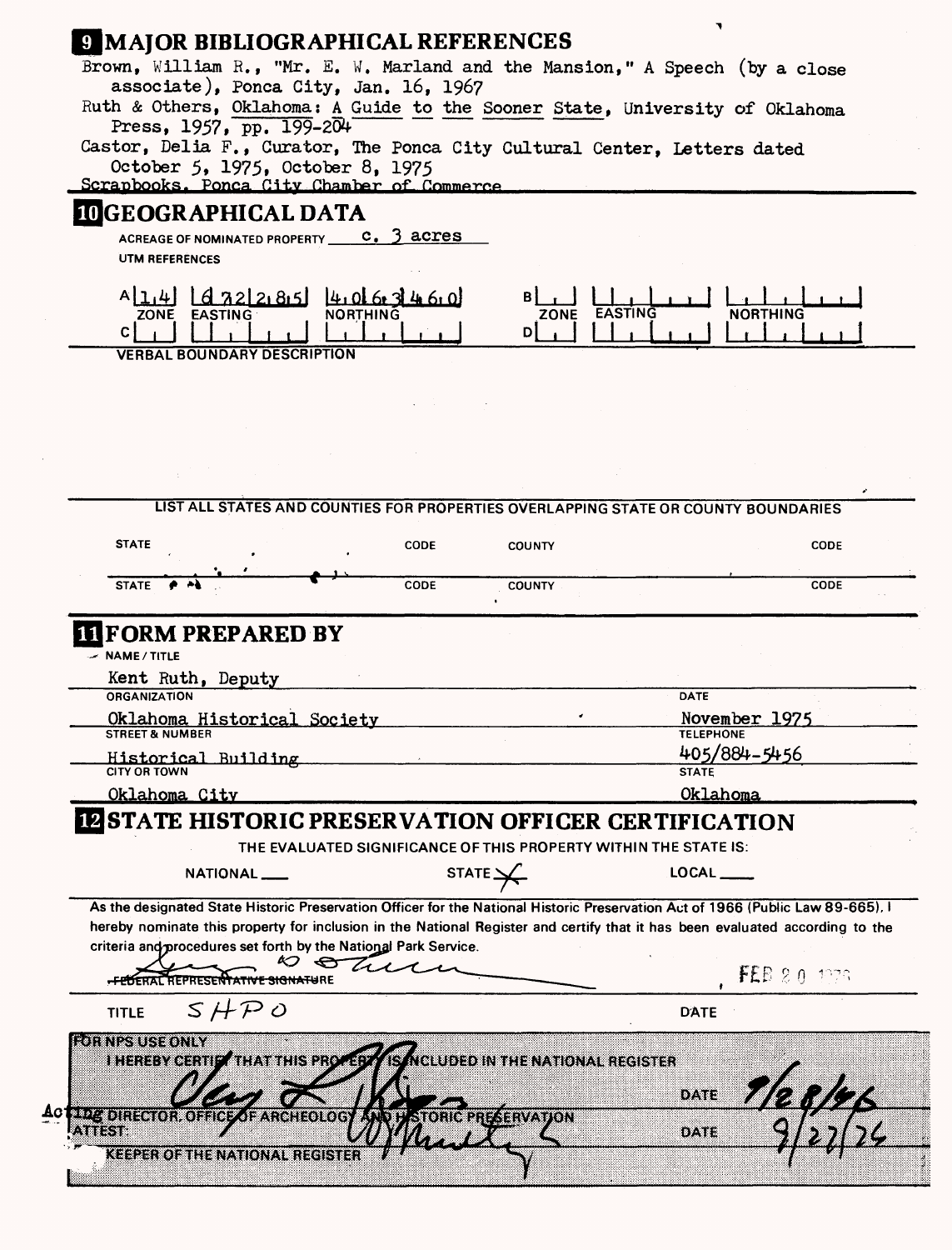### **UNITED STATES DEPARTMENT OF THE INTERIOR NATIONAL PARK SERVICE**

# **NATIONAL REGISTER OF HISTORIC PLACES INVENTORY - NOMINATION FORM**

**FOR NPS USE ONLY**  $FEB<sub>0</sub>24$  1976

**GFP 28 1976** DATE ENTERED

**CONTINUATION SHEET** THE STEM NUMBER 8 PAGE 1

Marland, E. W., House (No. l)

This was in the 1920s, however. It was in 1914, just three years after his initial strike, that he first decided to build for himself a home more worthy of his increasing wealth and growing importance in the petroleum industry. This 22-room white stucco mansion at the east end of Ponca City's main street, Grand Avenue, is the result. It was completed in time for Christmas 1916. And for the next twelve years it was the scene of elaborate parties and increasingly important gatherings of social, political, entertainment world, and business figures from around Oklahoma and the country. Marland introduced fox hunting to the area and soon the white mansion was hosting redcoated hunters to traditionally sumptuous hunt breakfasts. Parties were held after polo matches and horse shows.

A publicity coup - for Oklahoma as well as Ponca City and E, W. Marland - came in 1924 when the flamboyant Miller Brothers brought to their nearby 101 Ranch the annual convention of the National Editorial Association. Marland, of course, did his share of entertaining for the state's influential guests, many of them seeing Oklahoma and the West for the first time. A flood of laudatory stories on the area resulted, coming from all parts of the country. And many of them dealt appreciatively with Marland, his mansion, and his various civic benevolences.

An Illinois editor termed "outstanding" NEA's first-day reception at the Marland's "palatial home," where they were welcomed by Gov. M. E. Trapp. He also liked the gardens - where a Japanese landscape gardener had created "a veritable wonderland of beauty" - and the Marland golf links across the street. "Unlike the Rockefeller home and grounds surrounded by a high iron fence and guards scattered about to throw intruders out," he noted, "the Marland grounds are open to everyone . . ."

George W. Marble, NEA's president-elect, also considered the Marland home and gardens Ponca City's "principal attraction." Of Marland himself he wrote: "He is Ponca City's greatest asset, and the people of the town highly honor him." E. L. Wheeler, a Washington state editor, was both appreciative and prophetic. He praised the mansion and the gardens (". . .a riot of color on the day of our visit and the ladies of our party were given all the roses they could carry"), then noted: "Although he has one of the most magnificent homes in the world, Mr. Marland has started plans for another to be more elaborate." He had indeed. And it was. He started work on Ihe Villa in 1926, moved into it two years later.

\* \* \*

The house passed into the hands of Jay G. Paris, Ponca City businessman and rancher. In 1967 his widow sold it to the city for \$85,000 and it was dedicated the following